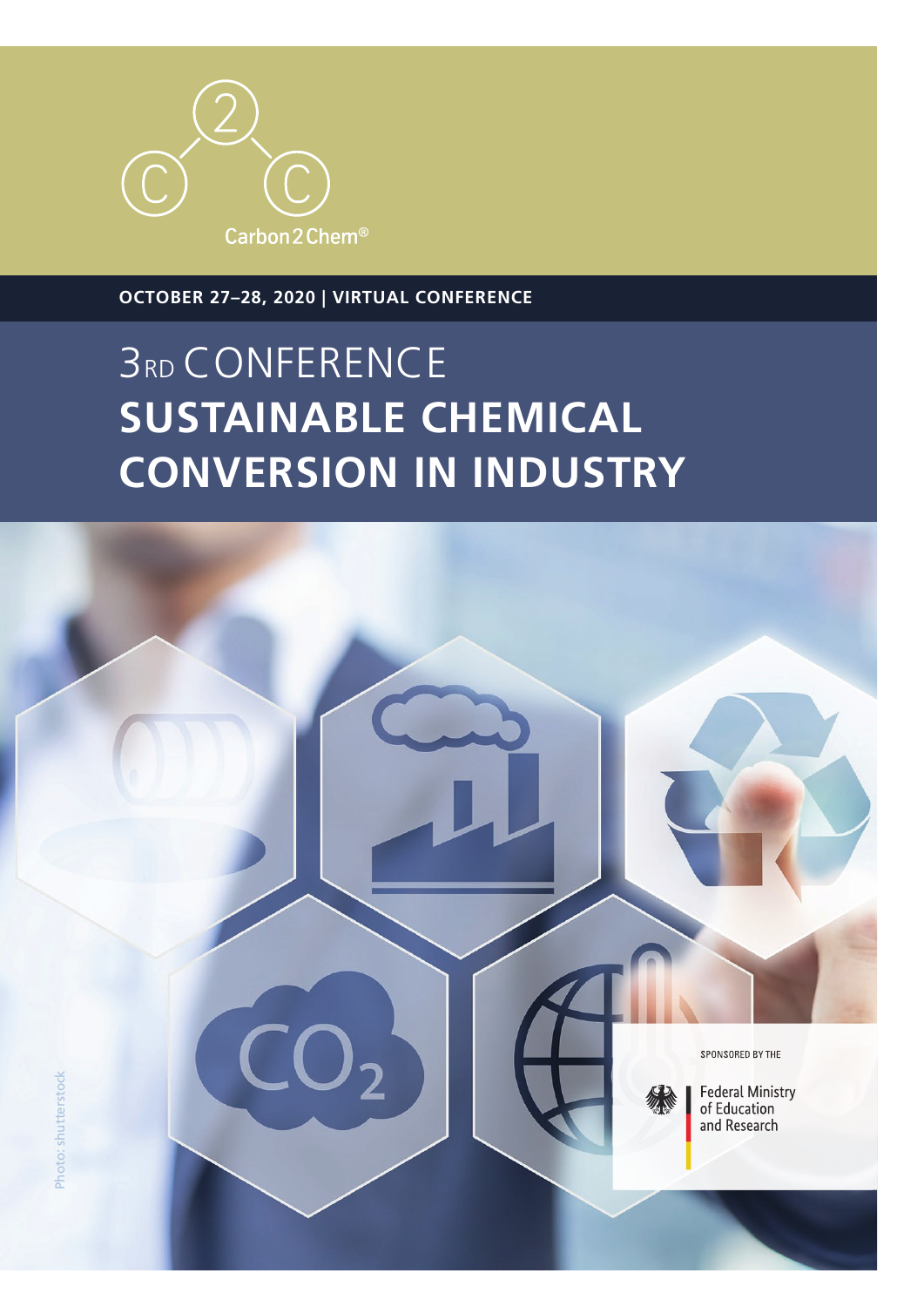# TUESDAY, OCTOBER 27, 2020

**9:30 a.m. Opening**

**9:45 a.m. GREETING Innovations for a climate-neutral industry** Federal Minister Anja Karliczek Federal Ministry of Education and Research, Berlin



Handing over approval letters to consortium

- **10:00 a.m. Framework for a climate-neutral industry** Patrick Child Deputy Director General of DG R&I, European Commission
	- **10:15 a.m. Carbon2Chem® 2016 to 2020**  Prof. Dr. Robert Schlögl Max Planck Institute for Chemical Energy Conversion, Mülheim an der Ruhr
	- **11:00 a.m. Keynote**  Federal Minister Peter Altmaier

- **11:15 a.m.** CO<sub>2</sub> free steel production: contribution of Carbon2Chem® **and other routes** Dr. Arnd Köfler thyssenkrupp Steel Europe AG, Duisburg
- **11:35 a.m. Tasks for the fundamental research**  Prof. Martin Stratmann Max Planck Society, Munich

Federal Ministry for Economic Affairs and Energy, Berlin

**11:55 a.m. Hydrogen innovations – drivers of sustainable value creation**

Prof. Dr. Ralf B. Wehrspohn Fraunhofer-Gesellschaft zur Förderung der angewandten Forschung e. V., Munich

#### **12:15 p.m. LUNCH BREAK**

**1:30 p.m. Creating carbon cycles: key to climate neutrality and resource protection** Tara Nitz Covestro Deutschland AG, Leverkusen

**2:00 p.m. Decarbonising energy-intensive industries – chance or mission impossible?** Holger Loesch Federation of German Industries, Berlin

**2:30 p.m. COFFEE BREAK**

**DATE:** October 27–28, 2020

Due to the current situation, the conference now takes place entirely virtually.

3RD CONFERENCE **SUSTAINABLE CHEMICAL CONVERSION IN INDUSTRY**

# **PROGRAM**

AS OF OCTOBER 22, 2020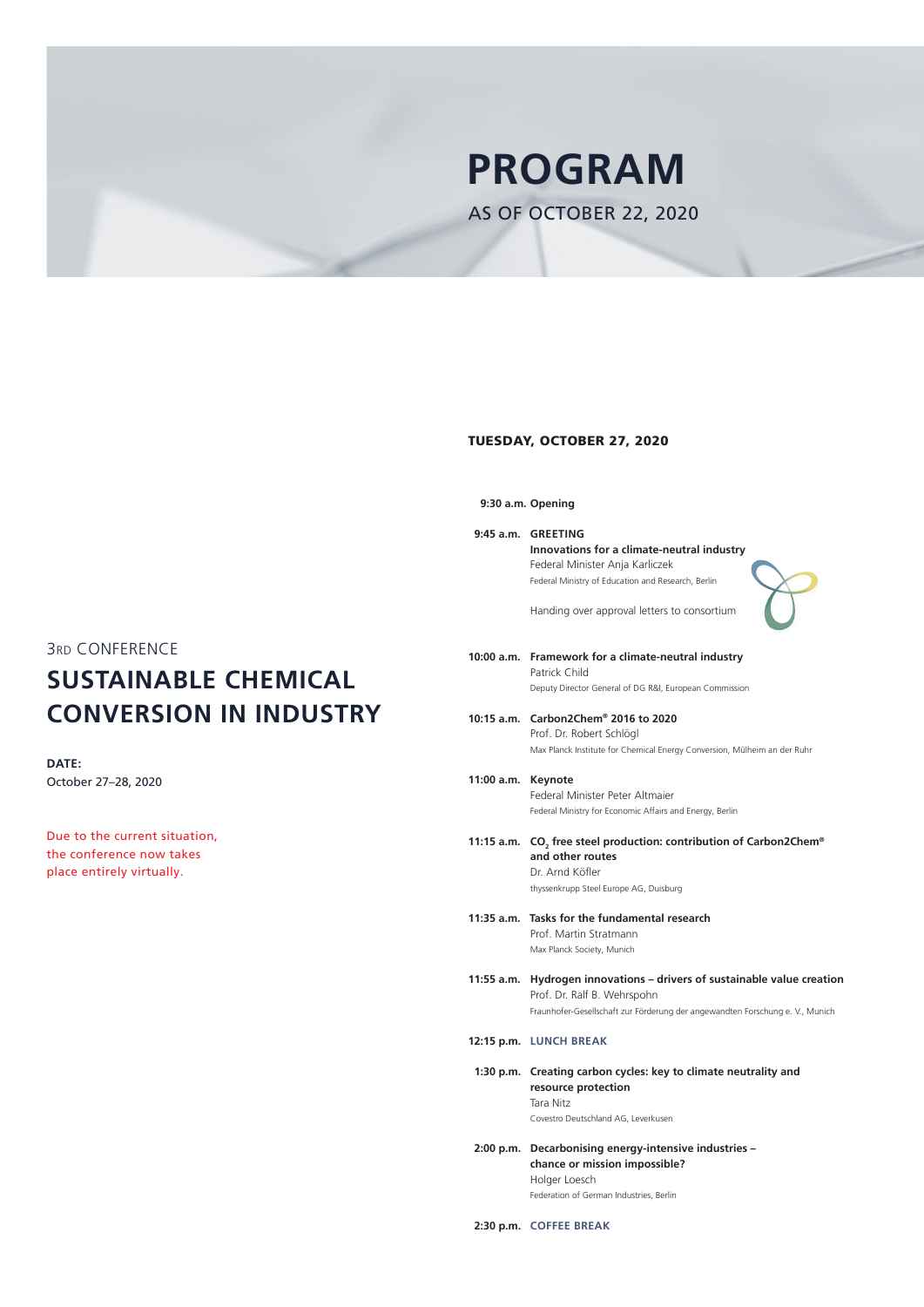# **3:00 p.m. The chemical industry – seeking and offering solutions for a CO2 -neutral future**  Dr. Jörg Rothermel Verband der Chemischen Industrie e. V. (VCI), Frankfurt

# **3:30 p.m. PtX technologies contribution to GHG reduction – CatVIV project** Elise Le Goff Commissariat á l´énergie atomique et aux énergies alternatives, Paris, France

- **4:00 p.m. Establishment of a new European energy system by 2050** Daniel Muthmann Open Grid Europe GmbH, Essen
- **4:30 p.m. Conclusion** Project coordination

**4:45 p.m. END OF DAY ONE**

#### WEDNESDAY, OCTOBER 28, 2020

**8:30 a.m. Opening**

**8:45 a.m. System integration – the center piece of Carbon2Chem®**

Prof. Dr. Görge Deerberg Fraunhofer Institute for Environmental, Safety, and Energy Technology UMSICHT, Oberhausen Dr. Markus Oles thyssenkrupp Steel Europe AG, Duisburg

# 11:45 a.m. A European strategy for CO<sub>2</sub>-neutral methanol Dr. Marco Waas Nouryon, Amsterdam, Netherlands

# **9:15 a.m. The lime industry's challenging ambitions to achieve a carbon-negative footprint**

Thomas Perterer Lhoist Germany Rheinkalk GmbH, Wülfrath

# **9:45 a.m. Implementing the Carbon2Chem® technology into other industries** Dr. Ralph Kleinschmidt

thyssenkrupp Industrial Solutions AG, Dortmund

### **10:15 a.m. COFFEE BREAK**

## **10:45 a.m. Role of the thermal waste treatment**  Michaela Schröder GMVA Gemeinschafts-Müll-Verbrennungsanlage Niederrhein GmbH, Oberhausen

# **11:15 a.m. A new challenge – reference processes and Carbon2Chem®**

Dr. Andreas Geisbauer Clariant Produkte (Deutschland) GmbH, Heufeld Dr. Holger Ruland Max Planck Institute for Chemical Energy Conversion, Mülheim an der Ruhr

**12:15 p.m. Catalyst and process development for higher alcohol and olefin production** Dr. Dorit Wolf Evonik Industries GmbH, Hanau

# **12:45 p.m. LUNCH BREAK**

# 2:00 p.m. Technical solutions for a CO<sub>2</sub>-neutral production

Dr. Andreas Frey Linde AG, Pullach Dr. Karsten Büker thyssenkrupp Industrial Solutions AG, Dortmund

# **2:30 p.m. Industrial scale-up in Carbon2Chem® – design of test campaigns with the demonstration plant**  Tim Schulzke Fraunhofer Institute for Environmental, Safety, and Energy Technology UMSICHT, Oberhausen Dr. Matthias Krüger thyssenkrupp Industrial Solutions AG, Dortmund

**3:00 p.m. Life cycle assessment of the integrated production of steel and chemicals** 

#### Dr. Daniel Maga

Fraunhofer Institute for Environmental, Safety, and Energy Technology UMSICHT, Oberhausen

# **3:30 p.m. Carbon2Chem® – high expectations for Phase 2** Dialog with stakeholders

**4:00 p.m. Conclusion and outlook** Project coordination

# **4:15 p.m. END OF CONFERENCE**



During the conference it is forbidden to take pictures of the participants as well as of the presentation content.